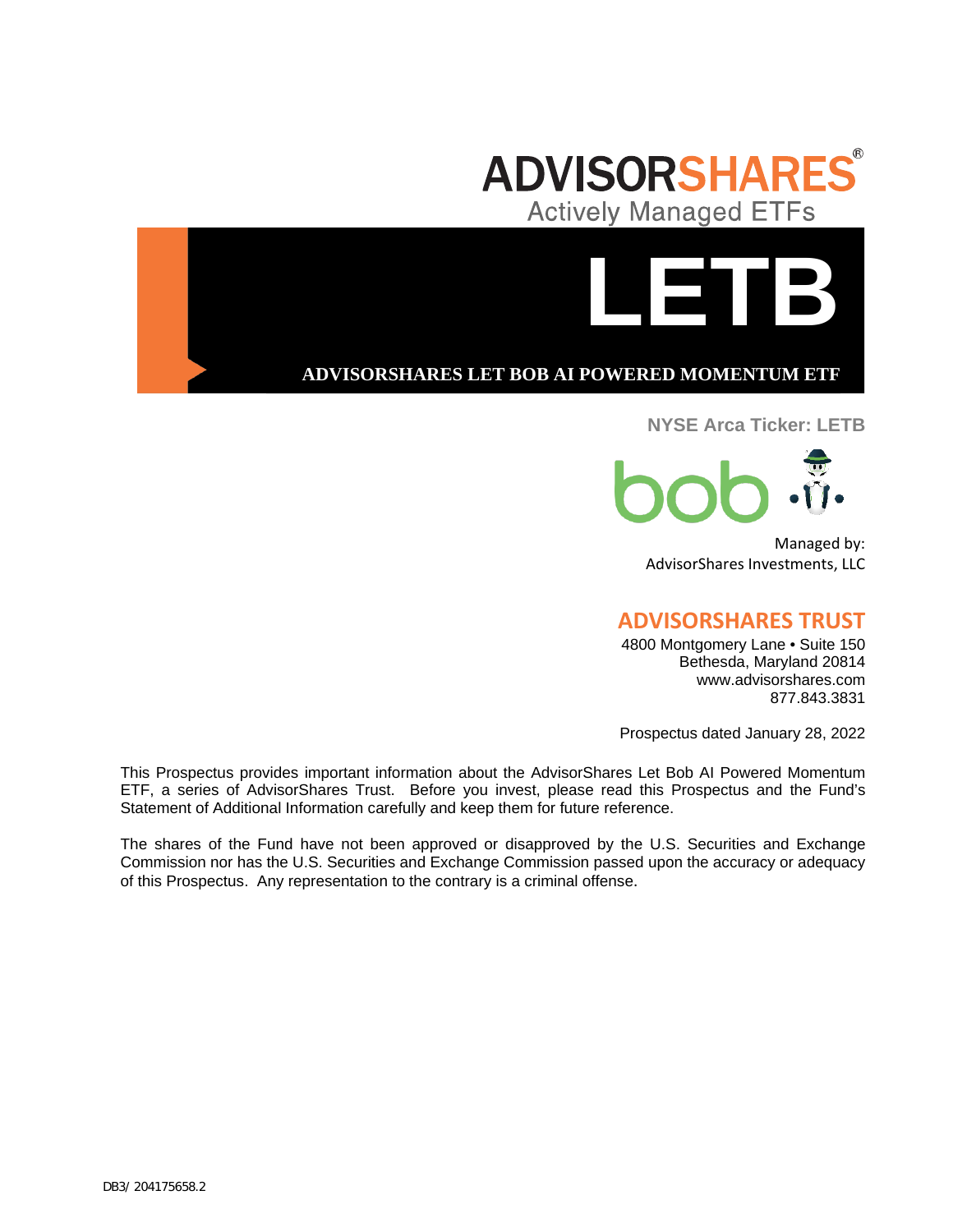## **TABLE OF CONTENTS**

| PAYMENTS TO BROKER-DEALERS AND OTHER FINANCIAL INTERMEDIARIES 4     |
|---------------------------------------------------------------------|
|                                                                     |
|                                                                     |
|                                                                     |
| MORE INFORMATION ABOUT THE PRINCIPAL RISKS OF INVESTING IN THE FUND |
|                                                                     |
|                                                                     |
|                                                                     |
|                                                                     |
|                                                                     |
|                                                                     |
|                                                                     |
|                                                                     |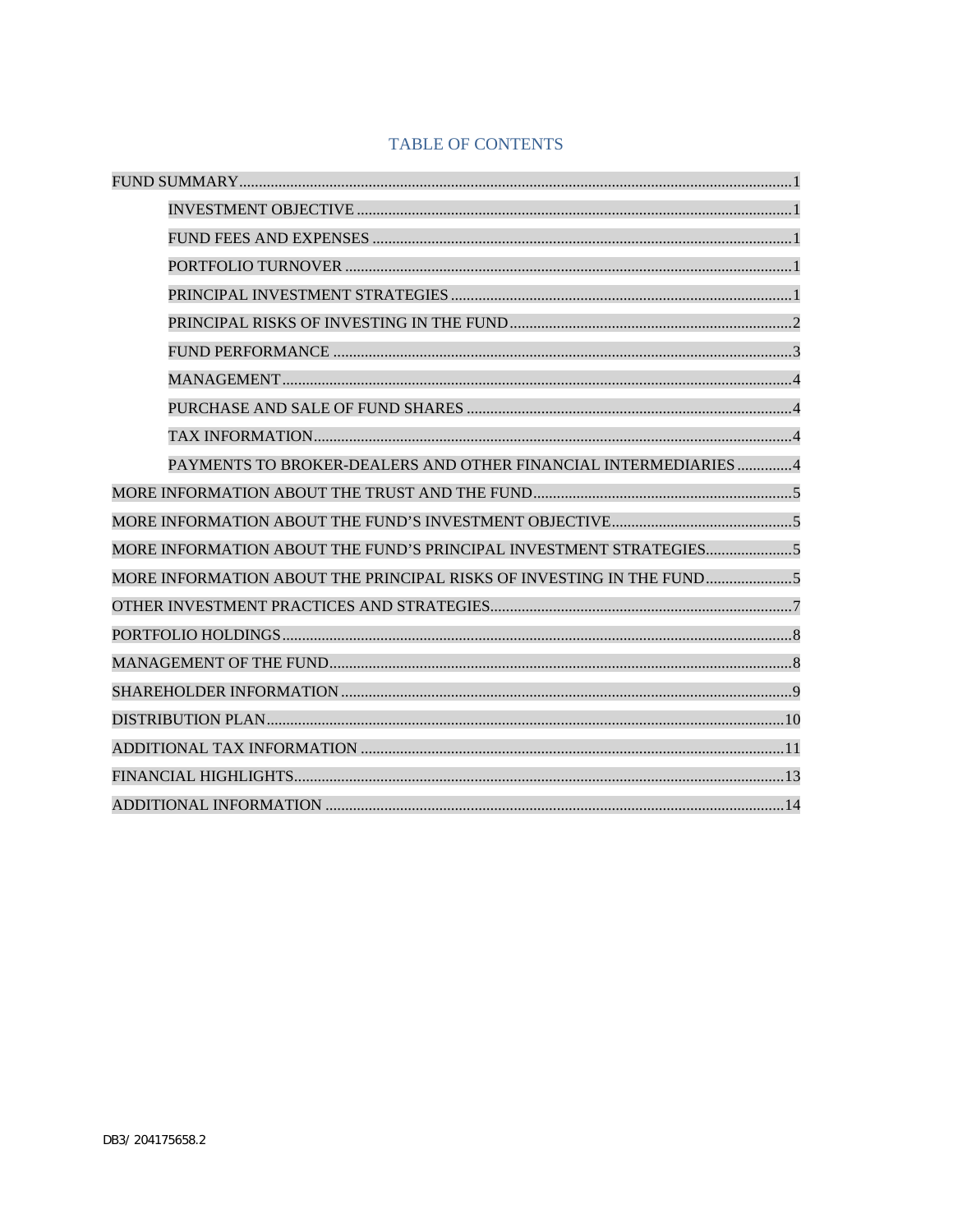## **ADVISORSHARES LET BOB AI POWERED MOMENTUM ETF NYSE Arca Ticker: LETB**

## **FUND SUMMARY**

## <span id="page-2-0"></span>**INVESTMENT OBJECTIVE**

The AdvisorShares Let Bob AI Powered Momentum ETF (the "Fund") seeks long-term capital appreciation.

#### <span id="page-2-1"></span>**FUND FEES AND EXPENSES**

This table describes the fees and expenses that you may pay if you buy, hold and sell shares of the Fund. **You may pay other fees, such as brokerage commissions and other fees to financial intermediaries, which are not reflected in the table below.**

| <b>SHAREHOLDER FEES</b> (fees paid directly from your investment)                            | None     |
|----------------------------------------------------------------------------------------------|----------|
| ANNUAL FUND OPERATING EXPENSES (expenses that you pay each year as a percentage of the value |          |
| of your investment)                                                                          |          |
| <b>MANAGEMENT FEES</b>                                                                       | 0.70%    |
| DISTRIBUTION (12b-1) FEES                                                                    | $0.00\%$ |
| <b>OTHER EXPENSES*</b>                                                                       | $0.17\%$ |
| <b>TOTAL ANNUAL OPERATING EXPENSES</b>                                                       | 0.87%    |

*\* Because the Fund is new, "Other Expenses" are based on estimated amounts for the current fiscal year.*

### **EXAMPLE**

This Example is intended to help you compare the cost of investing in the shares of the Fund with the cost of investing in other funds. This Example does not take into account brokerage commissions and other fees to financial intermediaries that you may pay when purchasing or selling shares of the Fund. If these fees were included, your costs would be higher.

The Example assumes that you invest \$10,000 in the Fund for the time periods indicated and then sell all of your shares at the end of those periods. The Example also assumes that your investment has a 5% return each year and that the Fund's operating expenses remain the same. Although your actual costs may be higher or lower, based on these assumptions your costs would be:

|                                                      | 1 YEAR | 3 YEARS |
|------------------------------------------------------|--------|---------|
| <b>AdvisorShares Let Bob AI Powered Momentum ETF</b> | \$89   | \$278   |

#### <span id="page-2-2"></span>**PORTFOLIO TURNOVER**

The Fund pays transaction costs, such as commissions, when it buys and sells securities (or "turns over" its portfolio). A higher portfolio turnover rate may indicate higher transaction costs and may result in higher taxes when Fund shares are held in a taxable account. These costs, which are not reflected in Total Annual Operating Expenses or in the Example, affect the Fund's performance. The Fund is new and does not yet have a portfolio turnover rate.

#### <span id="page-2-3"></span>**PRINCIPAL INVESTMENT STRATEGIES**

The Fund is an actively managed exchange-traded fund ("ETF") that seeks to achieve its investment objective by tactically investing in U.S. exchange listed equity securities, primarily consisting of common stock of large-, mid-, and small-capitalization companies. The Fund typically holds positions in each of these three market capitalizations and the allocation of assets to each individual stock within each market capitalization is typically equal weighted.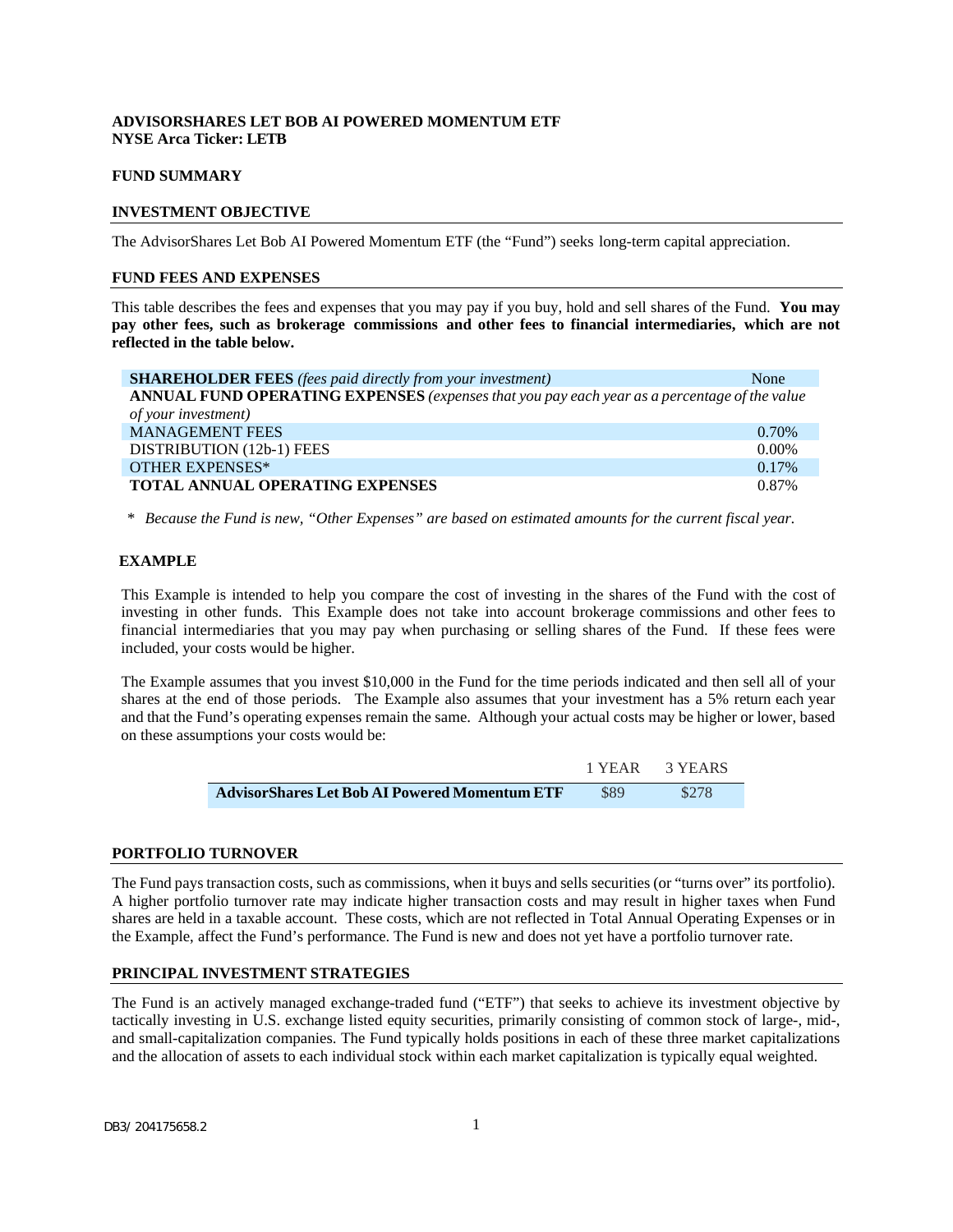AdvisorShares Investments, LLC (the "Advisor"), the Fund's investment advisor, allocates the Fund's portfolio investments using research obtained from Let Bob, LLC ("Let Bob"), a smart-charting platform that incorporates fundamental and technical analysis with modern artificial intelligence capabilities. Let Bob has agreed to provide its proprietary artificial intelligence security selection process to the Advisor for purposes of managing the Fund. Beginning with a universe of companies representing the broad U.S. stock market, Let Bob's proprietary and thirdparty machine learning algorithms identify stocks of companies demonstrating the highest momentum in public sentiment (*i.e.*, sentiment momentum) as measured by their digital footprint as well as by momentum in their stock price. The Advisor also consults Let Bob's proprietary macro (overall market or grouping) momentum and individual stock momentum strategy to determine when to move some or all of the Fund's assets to cash or cash equivalents, as described below. Momentum is defined as the rate of acceleration of the price of a security or group of securities.

Sentiment momentum analysis utilizes a systematic quantitative research platform that combines a company's digital performance data (data about the online interactions between customers and the websites and other digital properties of the company) with fundamental financial data (such as revenue and earnings per share) to identify companies that are likely to surprise the market with better than expected financial achievement in upcoming quarters. After compiling the digital performance data for any individual company or group of companies into a digital footprint, the algorithms identify companies that are outperforming in their industry and are projected to exceed outside analyst sentiment or expectations. The highest ranked companies in each market capitalization group are then measured for price momentum to identify the highest ranked securities in that group.

To seek to manage risk, the Advisor measures downward momentum to determine when to avoid stocks of certain market capitalizations. The Advisor also evaluates individual stock price momentum to determine when to sell a security and either allocate that capital to cash or cash equivalents or reallocate that capital to another security if macro indicators are still showing positive momentum for that capitalization group.

The Advisor may move the Fund partially or fully to a defensive cash position if all indicators show negative momentum and may keep the Fund in cash or cash equivalents until those market indicators change. The Fund's strategy may frequently involve buying and selling securities, which may lead to high portfolio turnover. While investing in a particular sector is not a strategy of the Fund, its portfolio may be significantly invested in one or more sectors as a result of the security selection decisions made pursuant to its strategy.

While it is anticipated that the Advisor will purchase and sell securities based on the research of Let Bob's algorithms, the Advisor has full discretion over investment decisions for the Fund. Therefore, the Advisor has full decision-making power at all times including when it believes that the recommended portfolio does not further the Fund's investment objective or fails to take into account company events such as corporate actions, mergers and spin-offs.

#### <span id="page-3-0"></span>**PRINCIPAL RISKS OF INVESTING IN THE FUND**

The Fund is subject to a number of risks, described below, that may affect the value of its shares, including the possible loss of money. As with any fund, there is no guarantee that the Fund will achieve its investment objective.

**Equity Risk.** The prices of equity securities rise and fall daily. These price movements may result from factors affecting individual issuers, industries or the securities market as a whole. In addition, equity markets tend to move in cycles which may cause stock prices to fall over short or extended periods of time.

**ETF Market Risk.** In stressed market conditions, the market for certain ETF shares may become less liquid in response to deteriorating liquidity in the markets for the ETF's underlying portfolio holdings. This adverse effect on liquidity for the ETF's shares in turn could lead to differences between the market price of the ETF's shares and the underlying value of those shares. In addition, there are a limited number of institutions that act as authorized participants. If these institutions exit the business or are, for any reason, unable to process creation and/or redemption orders with respect to the Fund, or purchase and sell securities in connection with creation and/or redemption orders, as applicable, and no other authorized participant steps forward to create or redeem, or purchase or sell securities, as applicable, Fund shares may trade at a premium or discount to their net asset value ("NAV") and possibly face operational issues such as trading halts and/or delisting. The absence of an active market in the Fund's shares could lead to a heightened risk of differences between the market price of the Fund's shares and the underlying value of those shares.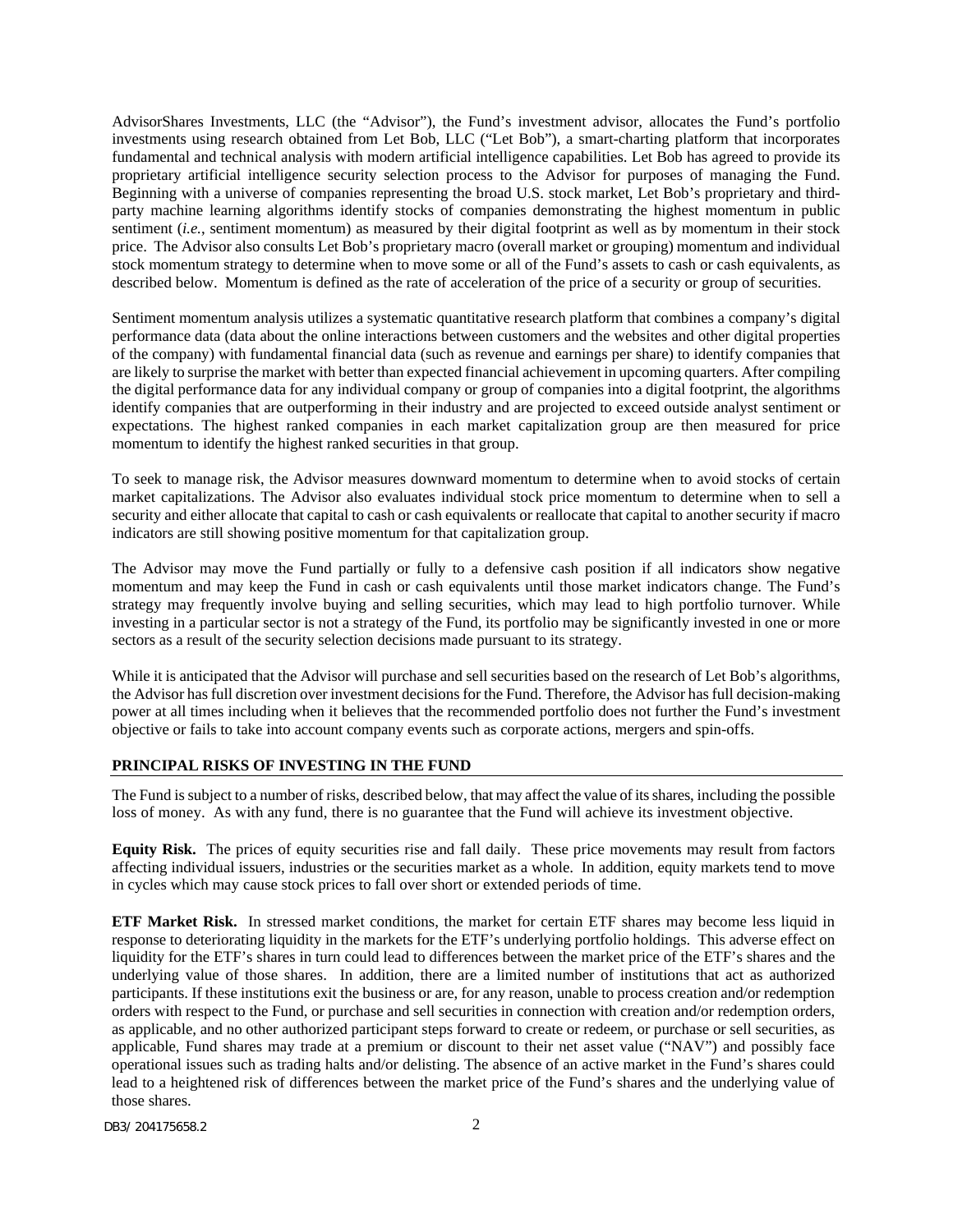**Large-Capitalization Risk.** Large-cap securities tend to go in and out of favor based on market and economic conditions. During a period when the demand for large-cap securities is less than for other types of investments small-cap securities, for instance — the Fund's performance could be reduced.

**Management Risk.** The Advisor continuously evaluates the Fund's holdings, purchases and sales with a view to achieving the Fund's investment objective. However, achievement of the stated investment objective cannot be guaranteed. The Advisor's judgment about the markets, the economy, or companies may not anticipate actual market movements, economic conditions or company performance, and these factors may affect the return on your investment.

**Market Risk.** Due to market conditions, the value of the Fund's investments may fluctuate significantly from day to day. Price fluctuations may be temporary or may last for extended periods. This volatility may cause the value of your investment in the Fund to decrease. Local, regional, or global events such as war, acts of terrorism, the spread of infectious illness or other public health issues, recessions, or other events could have a significant impact on the market generally and on specific securities. The market value of a security may also decline because of factors that affect a particular industry or industries, such as labor shortages or increased production costs and competitive conditions within an industry. Because of its link to the markets, an investment in the Fund may be more suitable for long-term investors who can bear the risk of short-term principal fluctuations, which at times may be significant.

**Mid-Capitalization Risk.** Mid-cap companies may be more volatile and more likely than large-cap companies to have limited product lines, markets, or financial resources, and to depend on a few key employees. Returns on investments in stocks of mid-cap companies could trail the returns on investments in stocks of large-cap companies or the equity market as a whole.

**Models and Data Risk.** When models and data prove to be incorrect or incomplete, any decisions made in reliance thereon expose the Fund to potential risks. In addition, the use of predictive models has inherent risk. Because predictive models are usually constructed based on historical data supplied by third parties, the success of relying on such models may depend heavily on the accuracy and reliability of the supplied historical data.

**Portfolio Turnover Risk.** The Fund may experience relatively high portfolio turnover, which may result in increased transaction costs and performance that is lower than expected.

**Small-Capitalization Risk.** Security prices of small cap companies may be more volatile than those of larger companies and therefore the Fund's share price may be more volatile than those of funds that invest a larger percentage of their assets in securities issued by larger-cap companies. These risks are even greater for micro-cap companies.

**Temporary Defensive Position Risk.** If the Fund takes a temporary defensive position as part of its investment strategy, it may invest all or a large portion of its assets in cash and/or cash equivalents and may not achieve its investment objective.

**Trading Risk.** Shares of the Fund may trade above or below their NAV. The trading price of the Fund's shares may deviate significantly from their NAV during periods of market volatility and, in such instances, you may pay significantly more or receive significantly less than the underlying value of the Fund's shares. There can be no assurance that an active trading market for the Fund's shares will develop or be maintained. In addition, trading in shares of the Fund may be halted because of market conditions or for reasons that, in the view of the NYSE Arca, Inc. (the "Exchange"), make trading in shares inadvisable.

#### <span id="page-4-0"></span>**FUND PERFORMANCE**

A comparison of the Fund's performance with that of a broad measure of market performance may give some indication of the risks of an investment in the Fund; however, the Fund is new and, therefore, does not have a performance history for a full calendar year. Of course, once the Fund has performance, this past performance (before and after taxes) does not necessarily indicate how the Fund will perform in the future.

Updated performance information is available on the Fund's website at [www.advisorshares.com.](http://www.advisorshares.com/)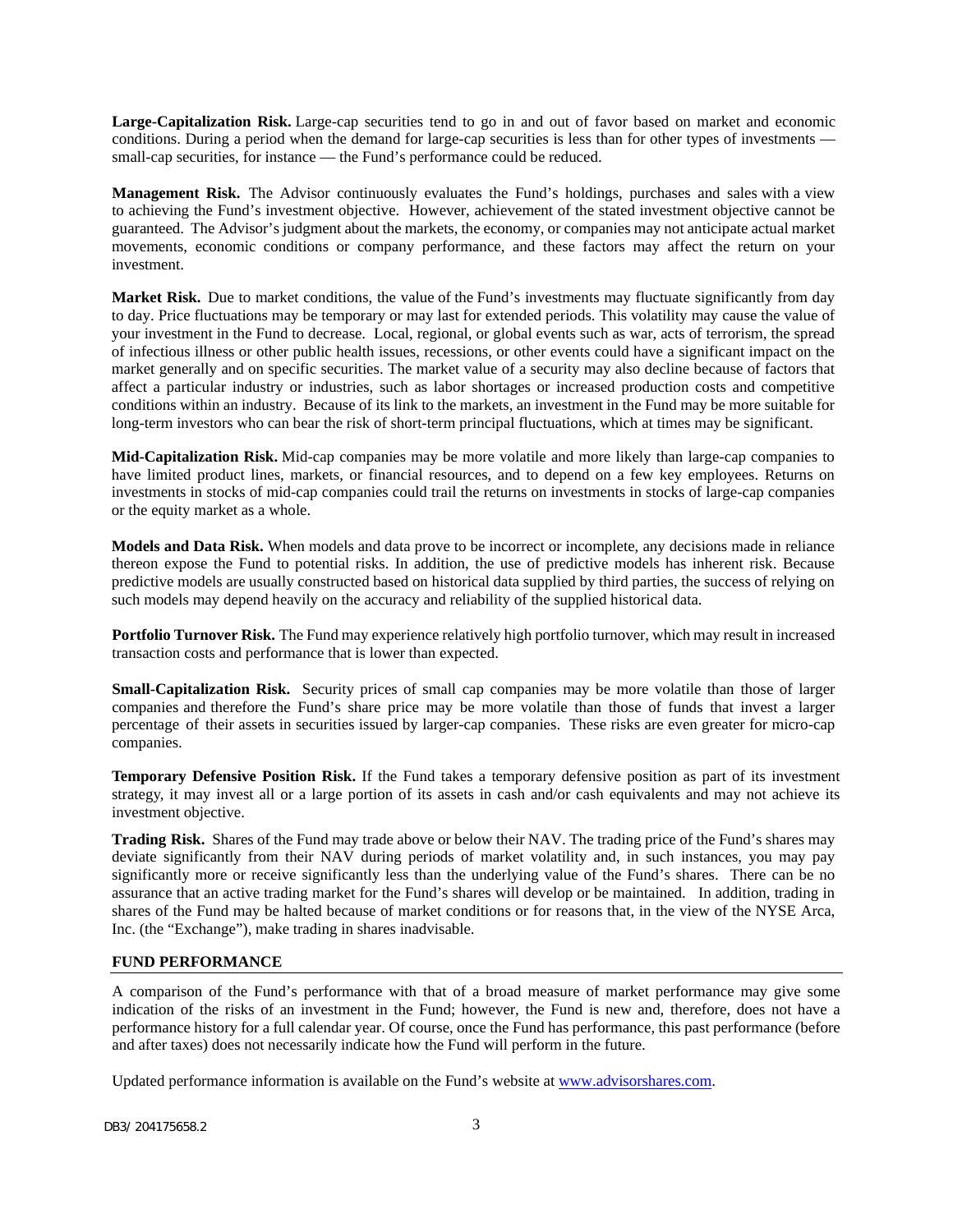#### <span id="page-5-0"></span>**MANAGEMENT**

AdvisorShares Investments, LLC Advisor

#### **PORTFOLIO MANAGER**

**Dan S. Ahrens,** *Managing Director, Chief Operating Officer & Portfolio Manager*

#### <span id="page-5-1"></span>**PURCHASE AND SALE OF FUND SHARES**

<span id="page-5-2"></span>The Fund issues and redeems shares on a continuous basis at NAV only in a large specified number of shares called a "Creation Unit." Only institutional investors that are acting as the Fund's authorized participants (typically brokerdealers) may purchase or redeem Creation Units. A Creation Unit transaction generally is conducted in exchange for a basket of securities closely approximating the holdings of the Fund along with a specified amount of cash.

Individual Fund shares may only be purchased and sold in secondary market transactions through brokers. The shares of the Fund are listed on the Exchange and, because shares trade at market price rather than at NAV, shares may trade at a value greater than (premium) or less than (discount) NAV. When buying or selling shares in the secondary market, you may incur costs attributable to the difference between the highest price a buyer is willing to pay to purchase shares of the Fund (bid) and the lowest price a seller is willing to accept for shares of the Fund (ask) (the "bid-ask spread"). Recent information regarding the Fund's NAV, market price, premiums and discounts, and bid-ask spreads will be available on the Fund's website at www.advisorshares.com.

## **TAX INFORMATION**

The Fund intends to make distributions that may be taxed as ordinary income, qualified dividend income or capital gains (or a combination thereof), unless you are investing through a tax-advantaged arrangement such as a  $401(k)$ plan or an individual retirement account ("IRA"), which may be taxed upon withdrawal.

#### **PAYMENTS TO BROKER-DEALERS AND OTHER FINANCIAL INTERMEDIARIES**

Investors purchasing shares in the secondary market through a brokerage account or with the assistance of a broker may be subject to brokerage commissions and charges. If you purchase Fund shares through a broker-dealer or other financial intermediary (such as a bank), the Advisor may pay the intermediary for the sale of Fund shares and related services. These payments may create a conflict of interest by influencing broker-dealers or other intermediaries and your salesperson to recommend the Fund over another investment. Ask your salesperson or visit your financial intermediary's website for more information.

**Name and Title Length of Service with the Advisor**

<span id="page-5-3"></span>since November 2008

**Name Title**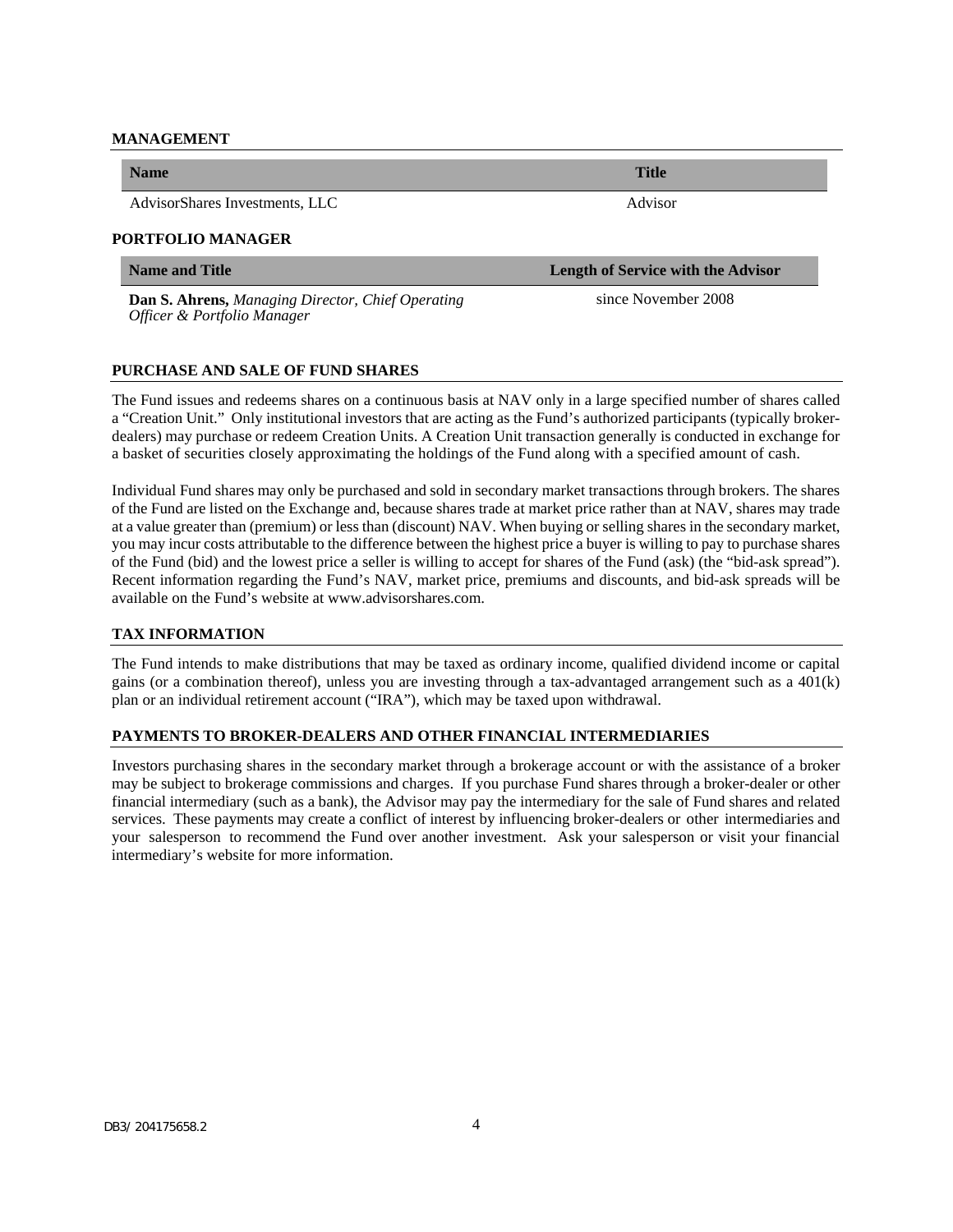### <span id="page-6-0"></span>**MORE INFORMATION ABOUT THE TRUST AND THE FUND**

AdvisorShares Trust (the "Trust") is a Delaware statutory trust offering a number of professionally managed investment portfolios or funds.

Creation Units of the Fund are issued and redeemed principally in-kind for portfolio securities along with a specified cash payment.

## **EXCEPT WHEN AGGREGATED IN CREATION UNITS, SHARES OF THE FUND ARE NOT REDEEMABLE SECURITIES.**

## <span id="page-6-1"></span>**MORE INFORMATION ABOUT THE FUND'S INVESTMENT OBJECTIVE**

The Fund seeks long-term capital appreciation. The Fund's investment objective is non-fundamental and may be changed by the Trust's Board of Trustees (the "Board") without a shareholder vote.

#### <span id="page-6-2"></span>**MORE INFORMATION ABOUT THE FUND'S PRINCIPAL INVESTMENT STRATEGIES**

The Fund is an actively managed ETF and, thus, does not seek to replicate the performance of a specified passive index of securities. Instead, it uses an active investment strategy in seeking to meet its investment objective. The Advisor, subject to the oversight of the Board, has discretion on a daily basis to manage the Fund's portfolio in accordance with the Fund's investment objective and investment policies.

Let Bob is not affiliated with the Advisor. Let Bob was founded by Anthony Buchanan, its CEO, whose basis for developing the Let Bob digital investment model was the concept that investing results can be improved with proper capital management designed to combine the best of fundamental and technical analyses with a systematic process that seeks to remove emotion from investment decisions.

## <span id="page-6-3"></span>**MORE INFORMATION ABOUT THE PRINCIPAL RISKS OF INVESTING IN THE FUND**

The Fund is subject to a number of risks that may affect the value of its shares. This section provides additional information about the Fund's principal risks. The degree to which a risk applies to the Fund varies according to its investment allocation. Each investor should review the complete description of the principal risks before investing in the Fund. An investment in the Fund may not be appropriate for certain investors. As with investing in other securities whose prices increase and decrease in market value, you may lose money by investing in the Fund. Any of the following risks may impact the Fund's NAV, which could result in the Fund trading at a premium or discount to NAV.

**Equity Risk.** The prices of equity securities in which the Fund invests rise and fall daily. These price movements may result from factors affecting individual companies, industries or the securities market as a whole. Individual companies may report poor results or be negatively affected by industry and/or economic trends and developments. The prices of securities issued by such companies may decline in response. In addition, the equity market tends to move in cycles which may cause stock prices to fall over short or extended periods of time.

**ETF Market Risk.** In stressed market conditions, the market for certain ETF shares may become less liquid in response to deteriorating liquidity in the markets for the ETF's underlying portfolio holdings. This adverse effect on liquidity for the ETF's shares in turn can lead to a difference between the market price of the ETF's shares and the underlying value of those shares. This difference can be reflected as a spread between the bid and ask prices quoted during the day or a premium or discount in the closing price from the Fund's NAV. Because the Fund's shares trade in the secondary market, a broker may charge a commission to execute a transaction in shares and an investor may incur the cost of the spread between the price at which a dealer will buy shares (bid) and the somewhat higher price at which a dealer will sell shares (ask). In addition, not only are there a limited number of institutions that act as authorized participants, direct trading by authorized participants is critical to ensuring that the Fund's shares trade at or close to NAV. However, market makers are not obligated to make a market in the Fund's shares nor are authorized participants obligated to execute purchase or redemption orders for Creation Units and, in times of market stress, circumstances could develop that could cause them to refrain from these activities or reduce their role. The absence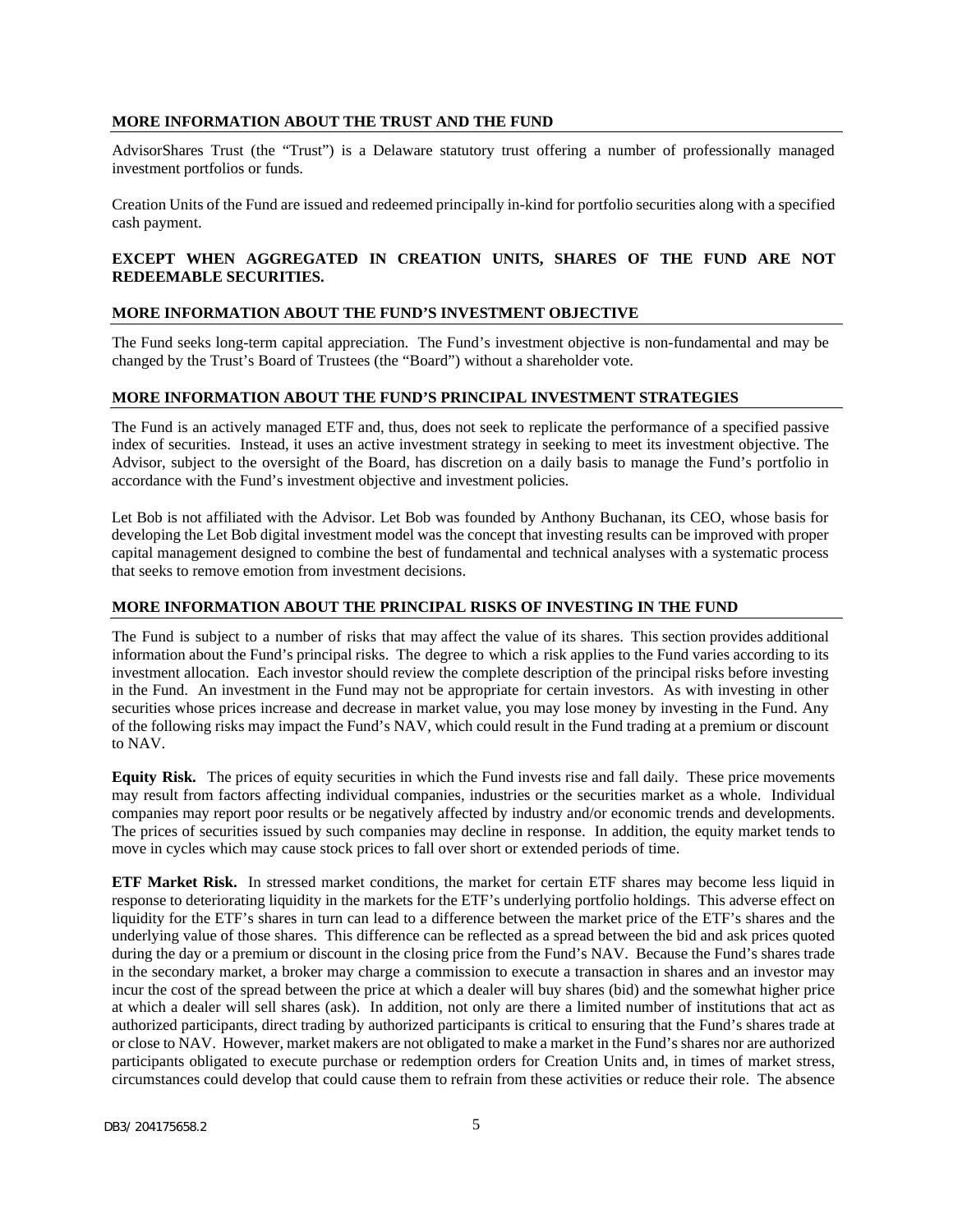of an active market could lead to a heightened risk of differences between the market price of the Fund's shares and the underlying value of those shares.

**Large-Capitalization Risk.** The large-cap segment of the market may underperform other segments of the equity market or the equity market as a whole. The underperformance of large-cap securities may cause the Fund's performance to be less than expected.

**Management Risk.** The A dvisor continuously evaluates the Fund's holdings, purchases and sales with a view to achieving the Fund's investment objective. However, achievement of the stated investment objective cannot be guaranteed. The Advisor's judgment about the markets, the economy, or companies may not anticipate actual market movements, economic conditions or company performance, and these factors may affect the return on your investment. In fact, no matter how good a job the Advisor does, you could lose money on your investment in the Fund, just as you could with other investments. If the Advisor is incorrect in its assessment of the income, growth or price realization potential of the Fund's holdings or incorrect in its assessment of general market or economic conditions, then the value of the Fund's shares may decline.

**Market Risk.** Investments in securities, in general, are subject to market risks that may cause their prices to fluctuate over time. The Fund's investments may decline in value due to factors affecting securities markets generally, such as real or perceived adverse economic conditions or changes in interest or currency rates, or particular countries, segments, economic sectors, industries or companies within those markets. Local, regional, or global events such as war, acts of terrorism, the spread of infectious illness or other public health issues, recessions, or other events could have a significant impact on the market generally and on specific securities. For example, since December 2019, a novel strain of coronavirus has spread globally, which has resulted in the temporary closure of many corporate offices, retail stores, manufacturing facilities and factories, and other businesses across the world. As the extent of the impact on global markets from the coronavirus is difficult to predict, the extent to which the coronavirus may negatively affect the Fund's performance or the duration of any potential business disruption is uncertain. Any potential impact on performance will depend to a large extent on future developments and new information that may emerge regarding the duration and severity of the coronavirus and the actions taken by authorities and other entities to contain the coronavirus or treat its impact. Changes in market conditions and interest rates generally do not have the same impact on all types of securities and instruments. Fluctuations in the value of securities and financial instruments in which the Fund invests will cause the NAV of the Fund to fluctuate. Historically, the markets have moved in cycles, and the value of the Fund's securities may fluctuate drastically from day to day. Because of its link to the markets, an investment in the Fund may be more suitable for long-term investors who can bear the risk of short-term principal fluctuations, which at times may be significant.

**Mid-Capitalization Risk.** Security prices of mid-cap companies may be based in substantial part on future expectations rather than current achievements and may move sharply, especially during market upturns and downturns. Mid-cap companies themselves may be more vulnerable to adverse business or economic events than larger, more established companies. During a period when the performance of mid-cap securities falls behind that of other types of investments, such as large-cap stocks or the equity market as whole, the Fund's performance could be reduced.

**Models and Data Risk.** To the extent a model does not perform as designed or as intended, the Fund's strategy may not be successfully implemented and the Fund may lose value. If the model or data are incorrect or incomplete, any decisions made in reliance thereon may lead to the inclusion or exclusion of securities that would have been excluded or included had the model or data been correct and complete. The use of predictive models has inherent risks. For example, such models may incorrectly forecast future behavior, leading to potential losses. In addition, in unforeseen or certain low-probability scenarios (often involving a market disruption of some kind), such models may produce unexpected results, which can result in losses for the Fund. Furthermore, because predictive models are usually constructed based on historical data supplied by third parties, the success of relying on such models may depend heavily on the accuracy and reliability of the supplied historical data.

**Portfolio Turnover Risk.** Higher portfolio turnover may result in the Fund paying increased transaction costs and generating greater tax liabilities for shareholders. Portfolio turnover also may cause the Fund's performance to be less than expected.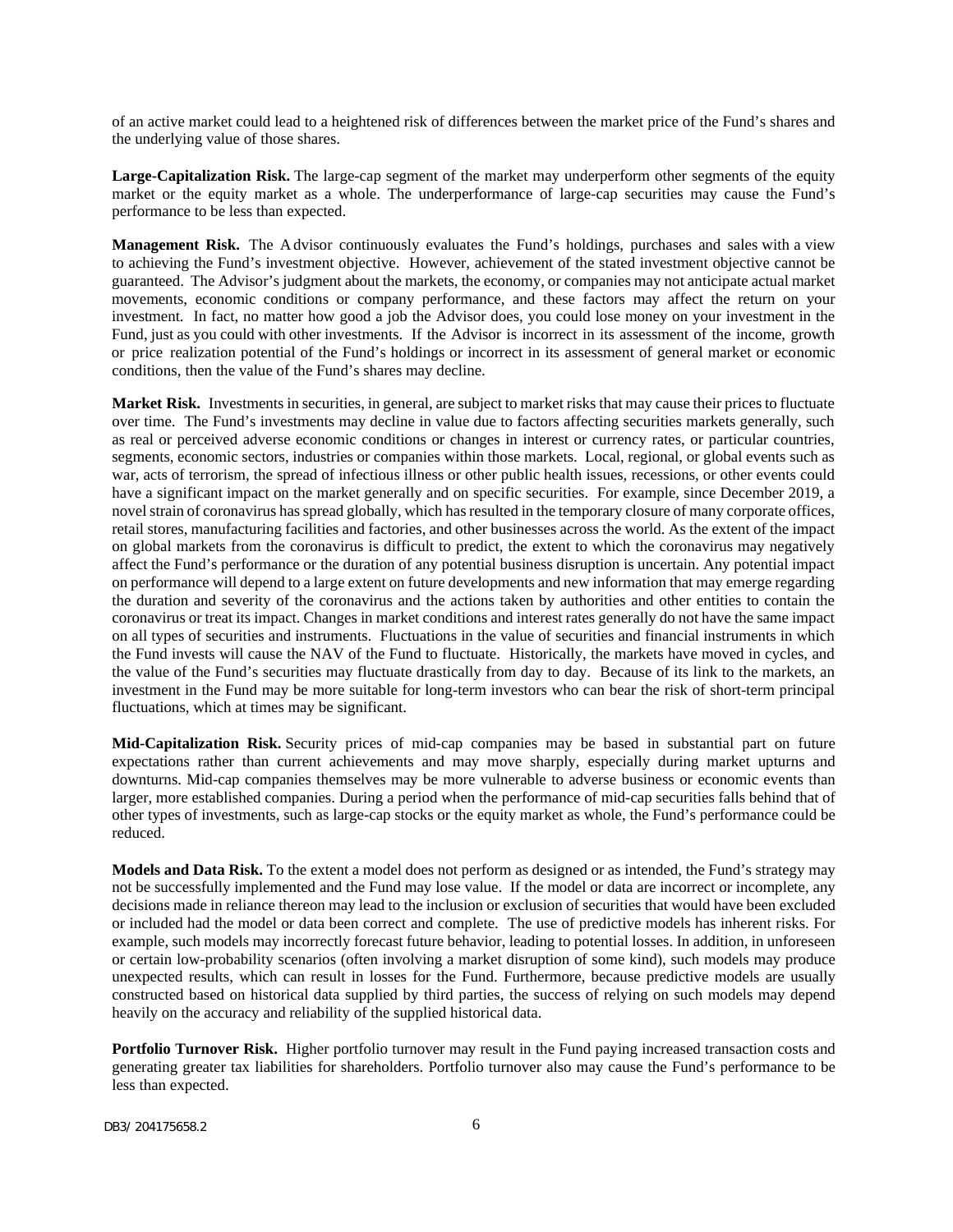**Small-Capitalization Risk.** Security prices of small cap companies may be more volatile than those of larger companies. Security prices of small-cap companies are generally more vulnerable than those of large-cap companies to adverse business and economic developments. The securities of small-cap companies may be thinly traded, making it difficult for the Fund to buy and sell them. In addition, small-cap companies are typically less stable financially than larger, more established companies and may depend on a small number of essential personnel, making them more vulnerable to loss of personnel. Small-cap companies also normally have less diverse product lines than larger cap companies and are more susceptible to adverse developments concerning their products. These risks are even greater for micro-cap companies. Micro-cap companies are followed by relatively few securities analysts and there tends to be less information about them. Their securities generally have limited trading volumes and are subject to even more abrupt, erratic price movements. Micro-cap companies are even more vulnerable to adverse business and market developments.

**Temporary Defensive Position Risk.** If the Fund takes a temporary defensive position as part of its investment strategy, it may invest all or a large portion of its assets in cash and/or cash equivalents and may not achieve its investment objective.

**Trading Risk.** Shares of the Fund may trade above or below their NAV. The NAV of shares will fluctuate with changes in the market value of the Fund's holdings. The trading prices of shares will fluctuate in accordance with changes in NAV, as well as market supply and demand. When the market price of the Fund's shares deviates significantly from NAV, you may pay significantly more or receive significantly less than the underlying value of the Fund's shares. However, given that shares can be created and redeemed only in Creation Units at NAV, the Advisor does not believe that large discounts or premiums to NAV will exist for extended periods of time. Although the Fund's shares are currently listed on the Exchange, there can be no assurance that an active trading market for shares will develop or be maintained. In addition, trading in shares of the Fund may be halted because of market conditions or for reasons that, in the view of the Exchange, make trading in shares inadvisable.

#### <span id="page-8-0"></span>**OTHER INVESTMENT PRACTICES AND STRATEGIES**

**Temporary Defensive Positions.** To respond to adverse market, economic, political or other conditions, the Fund may invest up to 100% of its total assets, without limitation, in cash, high-quality, short-term debt securities and money market instruments. The Fund may be invested in this manner for extended periods, depending on the Advisor's assessment of market conditions. Debt securities and money market instruments include shares of other mutual funds, commercial paper, certificates of deposit, bankers' acceptances, U.S. government securities, repurchase agreements, and bonds that are rated BBB or higher. While the Fund is in a defensive position, the Fund may not achieve its investment objective. Furthermore, to the extent that the Fund invests in money market funds, the Fund would bear its pro rata portion of each such money market fund's advisory fees and operational expenses.

**Lending of Portfolio Securities.** The Fund may lend portfolio securities to brokers, dealers and other financial organizations that meet capital and other credit requirements or other criteria established by the Board. These loans, if and when made, may not exceed 33 1/3% of the total asset value of the Fund (including the loan collateral). Such loans may be terminated at any time. Any such loans must be continuously secured by collateral maintained on a current basis in an amount at least equal to the market value of the securities loaned by the Fund. In a loan transaction, as compensation for lending its securities, the Fund will receive a portion of the dividends or interest accrued on the securities held as collateral or, in the case of cash collateral, a portion of the income from the investment of such cash. In addition, the Fund will receive the amount of all dividends, interest and other distributions on the loaned securities. However, the borrower has the right to vote the loaned securities. The Fund will call loans to vote proxies if a material issue affecting the investment is to be voted upon. Loans are made only to borrowers that are deemed by the securities lending agent to be of good financial standing. Should the borrower of the securities fail financially, the Fund may experience delays in recovering the securities or exercising its rights in the collateral. In a loan transaction, the Fund will also bear the risk of any decline in value of securities acquired with cash collateral. The Fund will attempt to minimize this risk by limiting the investment of cash collateral to high quality instruments of short maturity.

Please see the Fund's Statement of Additional Information (the "SAI") for a more complete list of portfolio investment strategies, permitted investments and related risks.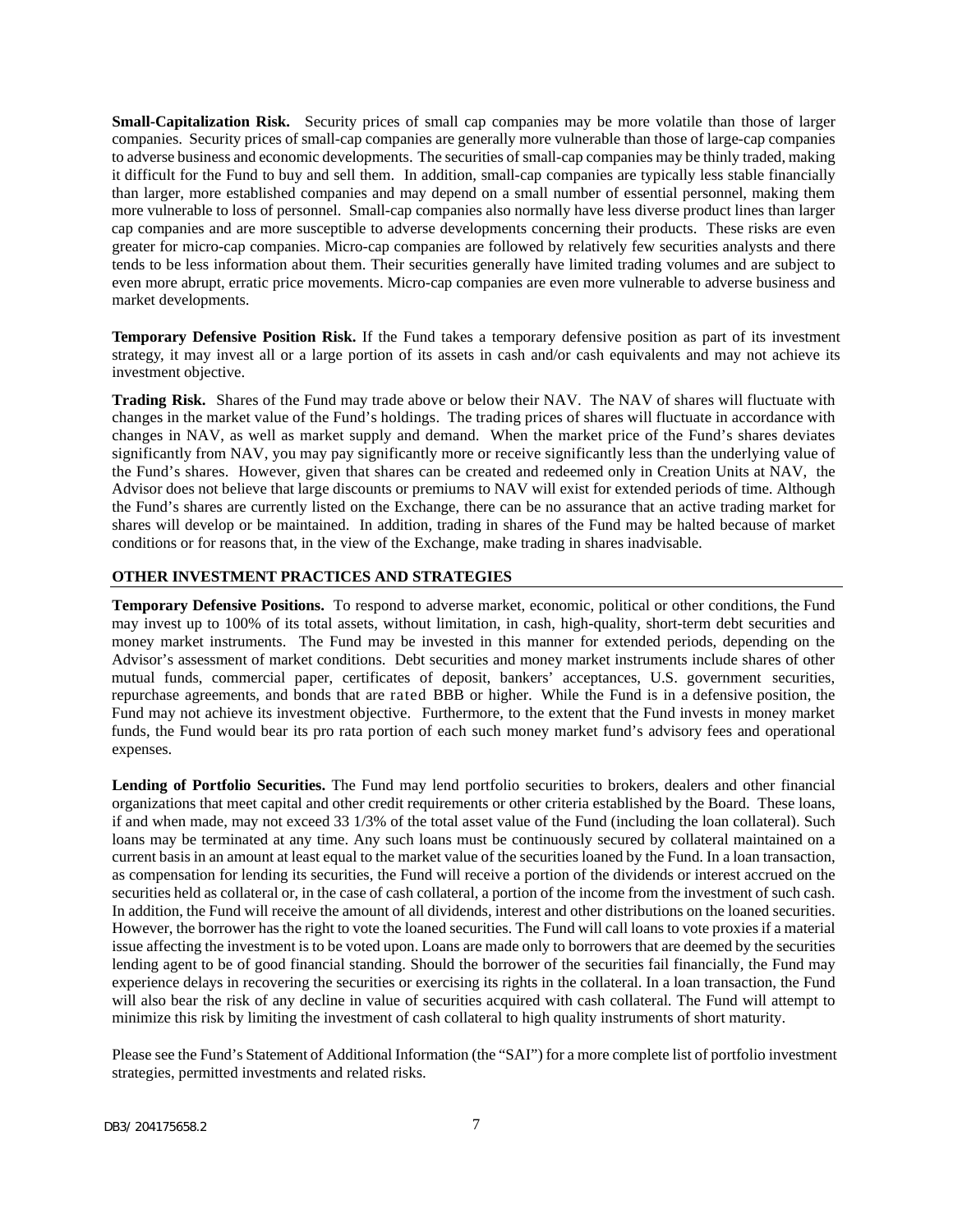### <span id="page-9-0"></span>**PORTFOLIO HOLDINGS**

A description of the Fund's policies and procedures with respect to the disclosure of Fund portfolio securities is available (i) in the SAI and (ii) on the Trust's website at www.advisorshares.com. The Fund's daily portfolio holdings information also will be available on the Trust's website.

### <span id="page-9-1"></span>**MANAGEMENT OF THE FUND**

#### **INVESTMENT ADVISOR**

AdvisorShares Investments, LLC, located at 4800 Montgomery Lane, Suite 150, Bethesda, Maryland 20814, serves as investment advisor of the Fund. As of December 31, 2021, the Advisor had approximately \$2.4 billion in assets under management.

The Advisor, subject to the supervision of the Board, provides an investment management program for the Fund and manages the investment of the Fund's assets. Pursuant to an investment advisory agreement between the Trust and the Advisor, the Advisor is entitled to receive an annual advisory fee of 0.70% based on the average daily net assets of the Fund.

The Advisor bears all of its own costs associated with providing these advisory services and the expenses of the members of the Board who are affiliated with the Advisor. The Advisor may make payments from its own resources to broker-dealers and other financial institutions in connection with the sale of Fund shares.

The Advisor has contractually agreed to waive its fees and/or reimburse expenses in order to keep net expenses (excluding amounts payable pursuant to any plan adopted in accordance with Rule 12b-1, interest expense, taxes, brokerage commissions, acquired fund fees and expenses, other expenditures which are capitalized in accordance with generally accepted accounting principles, and extraordinary expenses) from exceeding 0.99% of the Fund's average daily net assets for at least one year from the date of this Prospectus. The expense limitation agreement may be terminated without payment of any penalty (i) by the Trust for any reason and at any time and (ii) by the Advisor, for any reason, upon ninety (90) days' prior written notice to the Trust, such termination to be effective as of the close of business on the last day of the then-current one-year period. If at any point it becomes unnecessary for the Advisor to waive fees or reimburse expenses, the Board may permit the Advisor to retain the difference between the Fund's total annual operating expenses and the expense limitation currently in effect, or, if lower, the expense limitation that was in effect at the time of the waiver and/or reimbursement, to recapture all or a portion of its prior fee waivers or expense reimbursements within three years of the date they were waived or reimbursed.

The Advisor may hire one or more sub-advisors to oversee the day-to-day portfolio management activities of the Fund. The sub-advisors would be subject to oversight by the Advisor. Pursuant to an exemptive order from the U.S. Securities and Exchange Commission (the "SEC"), the Advisor, subject to certain conditions, has the right, without shareholder approval, to hire a new unaffiliated sub-advisor or materially amend the terms of a sub-advisory agreement with an unaffiliated sub-advisor when the Board and the Advisor believe that a change would benefit the Fund. The Prospectus will be supplemented when there is a significant change in the Fund's sub-advisory arrangement.

A discussion regarding the basis for the Board's approval of the Fund's investment advisory agreement will be available in the Trust's first Annual or Semi-Annual Report to Shareholders following the Fund's commencement of operations.

#### **PORTFOLIO MANAGER**

The following portfolio manager is primarily responsible for the day-to-day management of the Fund.

#### **Dan S. Ahrens,** *Managing Director, Chief Operating Officer & Portfolio Manager*

Dan S. Ahrens is a Managing Director and the Chief Operating Officer of the Advisor. He joined the Advisor in 2008. Prior to joining the Advisor in 2008, Mr. Ahrens founded Ahrens Advisors, L.P., an SEC-registered investment advisor, where he also was portfolio manager of the Ladenburg Thalmann Gaming and Casino Fund from 2006 to 2008. Before forming Ahrens Advisors, he was President of the MUTUALS.com Funds. He served as portfolio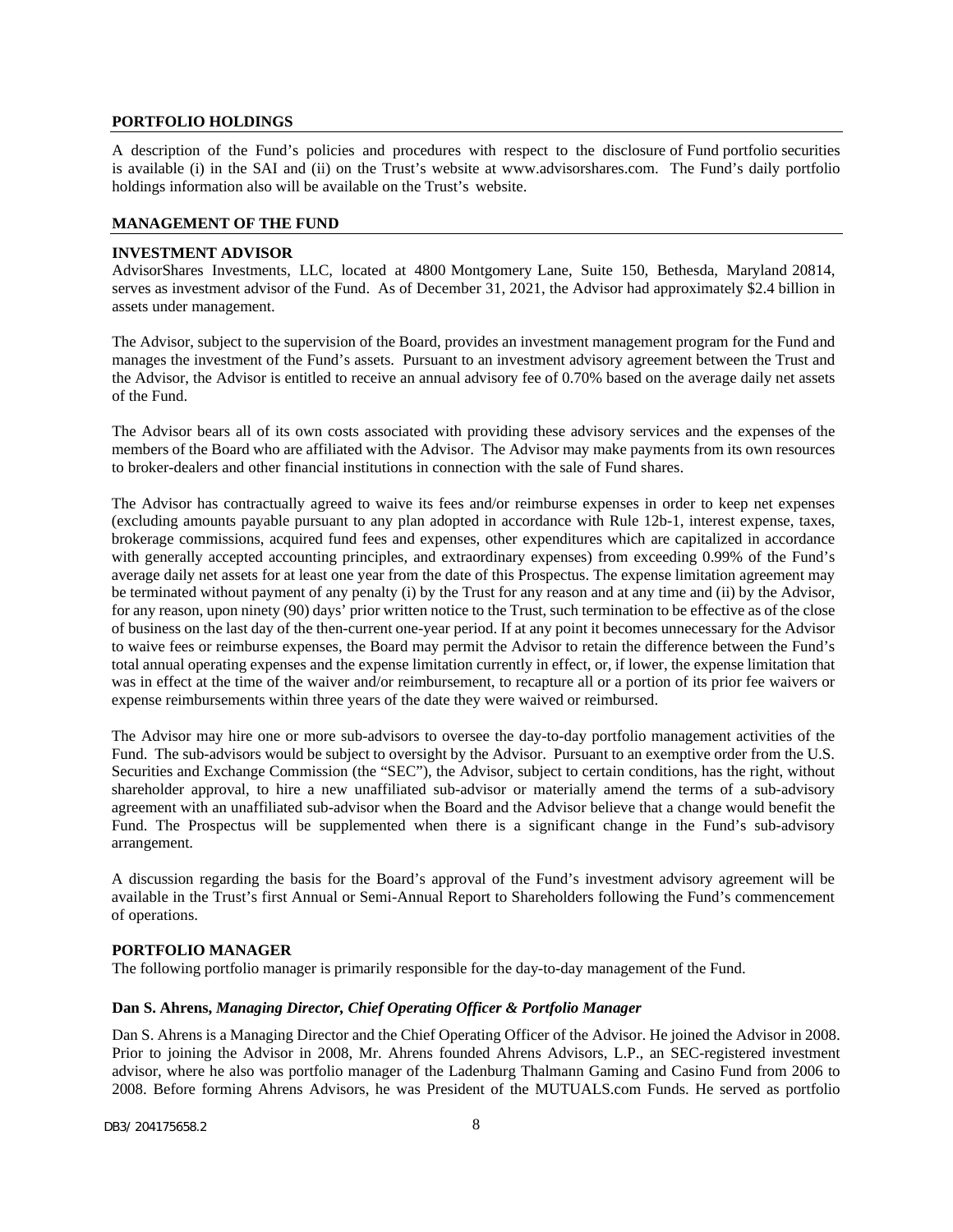manager of the Vice Fund (VICEX), which he started in 2002, and the Generation Wave Growth Fund. During that time, he also was President and Chief Compliance Officer of Mutuals Advisors, Inc. and acted as President, Treasurer and Financial & Operations Officer of an affiliated Broker Dealer firm. He is the author of *Investing in Vice* (St. Martin's Press, 2004) and *Investing in Cannabis* (Wiley, 2020) and has appeared on numerous financial programs, including CNBC, CNN, ABC News and Bloomberg. He has been featured, along with funds under his management, in major national and trade publications including The Economist, New York Times, Financial Times, and The Wall Street Journal. He earned a Bachelor in Business Administration in Finance from Texas Tech University.

Additional information about the portfolio manager's compensation, other accounts managed by the portfolio manager, and the portfolio manager's ownership of securities in the Fund is available in the SAI.

#### **OTHER SERVICE PROVIDERS**

Foreside Fund Services, LLC (the "Distributor") is the principal underwriter and distributor of the Fund's shares. The Distributor's principal address is Three Canal Plaza, Suite 100, Portland, Maine 04101. The Distributor will not distribute shares in less than whole Creation Units, and it does not maintain a secondary market in the shares. The Distributor is a broker-dealer registered under the Securities Exchange Act of 1934 (the "Exchange Act") and a member of the Financial Industry Regulatory Authority, Inc. The Distributor is not affiliated with the Advisor, The Bank of New York Mellon or any of their respective affiliates.

The Bank of New York Mellon, located at 240 Greenwich Street, New York, New York 10286, serves as the administrator, custodian, transfer agent and fund accounting agent for the Fund.

Morgan, Lewis & Bockius LLP, located at 1111 Pennsylvania Avenue, N.W., Washington, D.C. 20004, serves as legal counsel to the Trust.

Tait, Weller & Baker LLP, located at Two Liberty Place, 50 South 16th Street, Suite 2900, Philadelphia, Pennsylvania 19102, serves as the Fund's independent registered public accounting firm. The independent registered public accounting firm is responsible for auditing the annual financial statements of the Fund.

#### <span id="page-10-0"></span>**SHAREHOLDER INFORMATION**

#### **CALCULATING NET ASSET VALUE**

The Fund calculates NAV by (i) taking the current market value of its total assets, (ii) subtracting any liabilities, and (iii) dividing that amount by the total number of shares owned by shareholders.

The Fund calculates NAV once each business day as of the regularly scheduled close of normal trading on the New York Stock Exchange, LLC (the "NYSE") (normally 4:00 p.m., Eastern Time). The NYSE is typically closed on weekends and most national holidays.

In calculating NAV, the Fund generally values its portfolio investments at market prices. If market prices are unavailable or the Fund thinks that they are unreliable, or when the value of a portfolio holding has been materially affected by events occurring after the relevant market closes, the Fund will price those portfolio holdings at fair value as determined in good faith using methods approved by the Board. With respect to U.S.-traded securities with readily available pricing, it is expected that there would be limited circumstances in which the Fund would use fair value pricing – for example, if the exchange on which a portfolio security is principally traded closed early or if trading in a particular security was halted during the day and did not resume prior to the time the Fund calculated its NAV.

The use of fair valuation in pricing a portfolio holding involves the consideration of a number of subjective factors and, therefore, is susceptible to the unavoidable risk that the valuation may be higher or lower than the price at which the portfolio holding might actually trade if a reliable market price were readily available.

More information about the valuation of the Fund's holdings can be found in the SAI.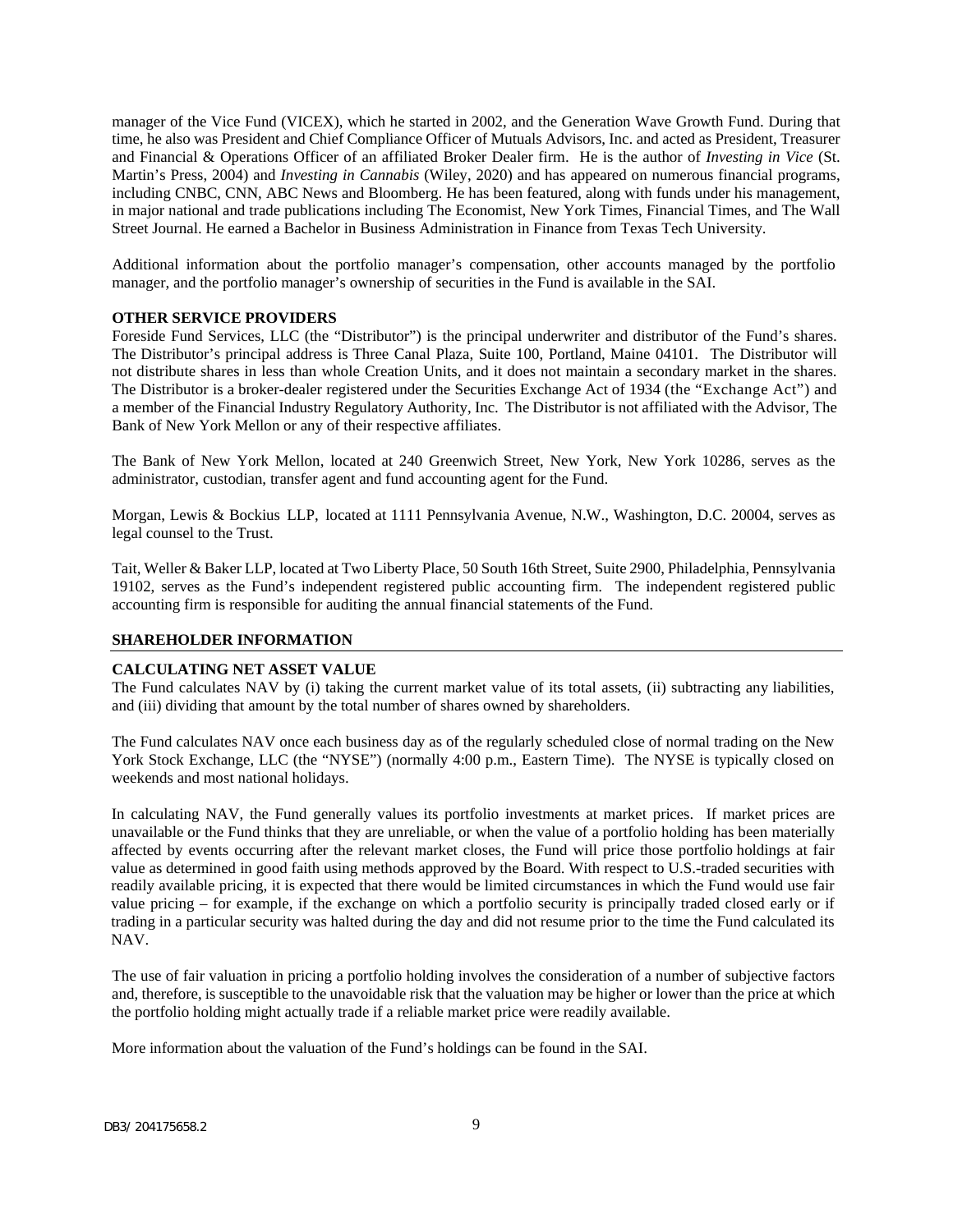### **PREMIUM/DISCOUNT AND BID-ASK SPREAD INFORMATION**

The price of the Fund's shares is based on market price, which may differ from the Fund's daily NAV per share and can be affected by market forces of supply and demand, economic conditions and other factors. Information showing the number of days that the market price of the Fund's shares was greater than the Fund's NAV per share (*i.e.*, at a premium) and the number of days it was less than the Fund's NAV per share (*i.e.*, at a discount) for various time periods is available by visiting the Fund's we[bsite at www.advisorshares.com.](http://www.advisorshares.com/) Also available on the Fund's website is information about bid-ask spreads.

## **DIVIDENDS AND DISTRIBUTIONS**

The Fund pays out dividends and distributes its net capital gains, if any, to shareholders at least annually.

#### **ACTIVE INVESTORS AND MARKET TIMING**

Shares of the Fund are listed for trading on the Exchange, which allows retail investors to purchase and sell individual shares at market prices throughout the trading day similar to other publicly traded securities. Because these secondary market trades do not involve the Fund directly, it is unlikely that secondary market trading would cause any harmful effects of market timing, such as dilution, disruption of portfolio management, increases in the Fund's trading costs or realization of capital gains. The Board has determined not to adopt policies and procedures designed to prevent or monitor for frequent purchases and redemptions of the Fund's shares because the Fund sells and redeems its shares at NAV only in Creation Units pursuant to the terms of a participant agreement between the Distributor and an authorized participant, principally in exchange for a basket of securities that mirrors the composition of the Fund's portfolio and a specified amount of cash. The Fund also imposes transaction fees on such Creation Unit transactions that are designed to offset the Fund's transfer and other transaction costs associated with the issuance and redemption of the Creation Unit shares.

#### **BOOK-ENTRY**

Shares of the Fund are held in book-entry form, which means that no stock certificates are issued. Depository Trust Company ("DTC"), or its nominee, is the record owner of all outstanding shares of the Fund and is recognized as the owner of all shares.

Investors owning shares of the Fund are beneficial owners as shown on the records of DTC or its participants. DTC serves as the securities depository for all shares. Participants in DTC include securities brokers and dealers, banks, trust companies, clearing corporations and other institutions that directly or indirectly maintain a custodial relationship with DTC. As a beneficial owner of shares, you are not entitled to receive physical delivery of stock certificates or to have shares registered in your name, and you are not considered a registered owner of shares. Therefore, to exercise any right as an owner of shares, you must rely upon the procedures of DTC and its participants (*e.g.*, broker-dealers, banks, trust companies, or clearing companies). These procedures are the same as those that apply to any stocks that you hold in book entry or "street name" through your brokerage account.

#### **INVESTING IN THE FUND**

For more information on how to buy and sell shares of the Fund, call the Trust at 877.843.3831 or visit the Fund's website [at www.advisorshares.com.](http://www.advisorshares.com/)

#### <span id="page-11-0"></span>**DISTRIBUTION PLAN**

The Fund has adopted a Distribution Plan pursuant to Rule 12b-1 under the Investment Company Act of 1940 that allows the Fund to pay distribution fees to the Distributor and other firms that provide distribution services. The Fund will pay distribution fees to the Distributor at an annual rate not to exceed 0.25% of its average daily net assets. If a service provider provides distribution services, the Distributor will pay the service provider out of its distribution fees.

No distribution fees are currently charged to the Fund; there are no plans to impose distribution fees, and no distribution fees will be charged for at least one year from the date of this Prospectus. However, to the extent distribution fees are charged in the future, because the Fund would pay these fees out of assets on an ongoing basis, over time these fees may cost you more than other types of sales charges and would increase the cost of your investment. At such time as distribution fees are charged, the Fund will notify investors by adding disclosure to the Fund's website and in the Fund's Prospectus. Any distribution fees will be approved by the Board.

DB3/ 204175658.2 10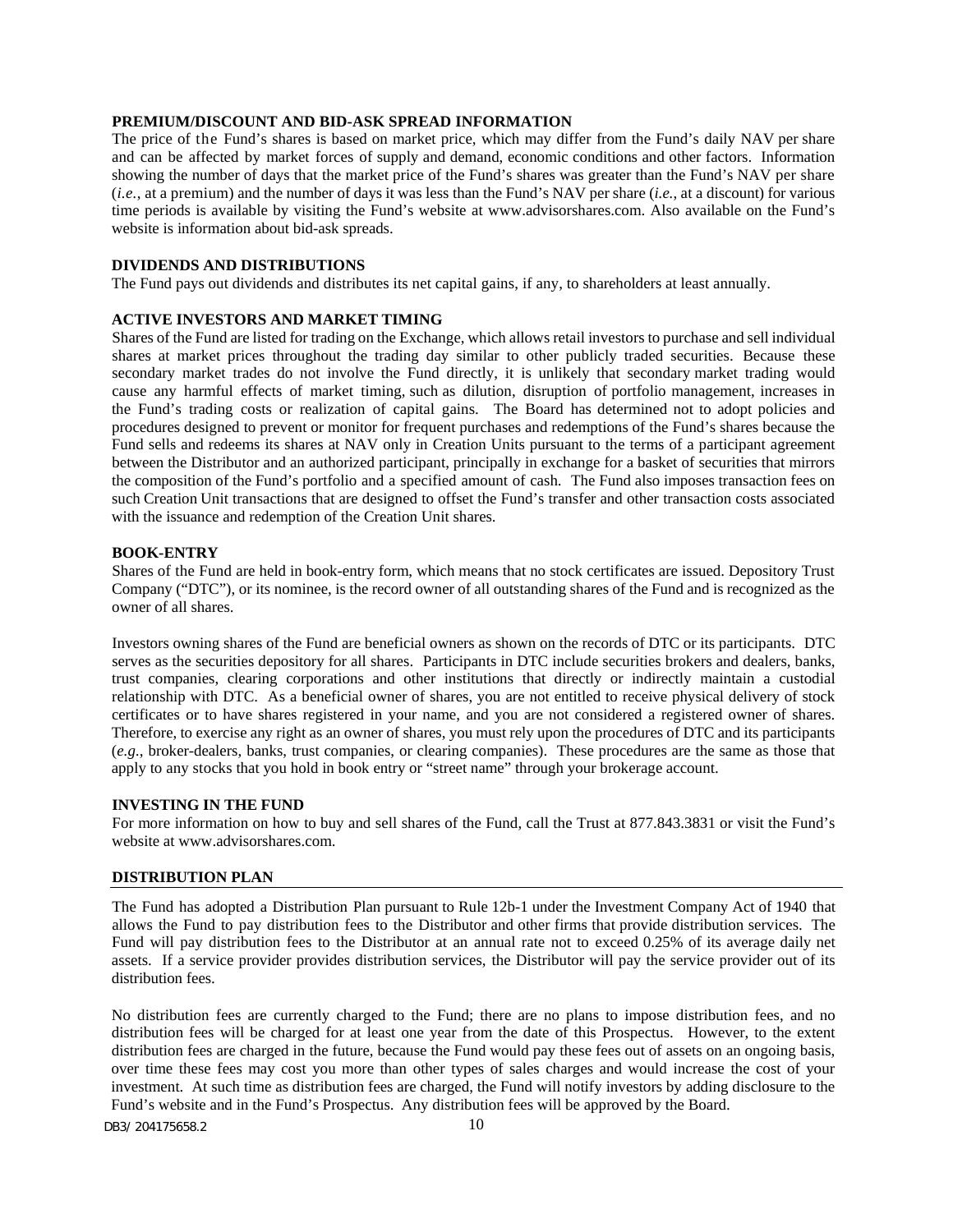## <span id="page-12-0"></span>**ADDITIONAL TAX INFORMATION**

The following is a summary of some important tax issues that affect the Fund and its shareholders. The summary is based on current tax law, which may be changed by legislative, judicial or administrative action. The summary is very general, and does not address investors subject to special rules, such as investors who hold shares through an IRA, 401(k) or other tax-advantaged account. More information about taxes is located in the SAI.

## You are urged to consult your tax advisor regarding specific questions as to U.S. federal, state and local income *taxes.*

#### **Tax Status of the Fund**

The Fund intends to elect and qualify for the special tax treatment afforded to a regulated investment company (a "RIC") under the Internal Revenue Code of 1986 (the "Internal Revenue Code"). As long as the Fund qualifies for treatment as a RIC, it pays no federal income tax on the earnings it timely distributes to shareholders. However, the Fund's failure to qualify as a RIC or to meet minimum distribution requirements would result (if certain relief provisions were not available) in fund-level taxation and, consequently, a reduction in income available for distribution to shareholders.

Unless you are a tax-exempt entity or your investment in Fund shares is made through a tax-deferred retirement account, such as an IRA, you need to be aware of the possible tax consequences when:

- the Fund makes distributions:
- you sell Fund shares; and
- you purchase or redeem Creation Units (authorized participants only).

#### **Tax Status of Distributions**

- The Fund intends to distribute, at least annually, substantially all of its net investment income and net capital gains income.
- The Fund's distributions from income and net short-term capital gains will generally be taxed to you as ordinary income. For non-corporate shareholders, dividends reported by the Fund as qualified dividend income are generally eligible for reduced tax rates applicable to long-term capital gains, provided holding period and other requirements are met. Qualified dividend income generally is income derived from dividends paid by U.S. corporations or certain foreign corporations that are either incorporated in a U.S. possession or eligible for tax benefits under certain U.S. income tax treaties. In addition, dividends that the Fund receives in respect of stock of certain foreign corporations may be qualified dividend income if that stock is readily tradable on an established U.S. securities market. For such dividends to be taxed as qualified dividend income to a non-corporate shareholder, the Fund must satisfy certain holding period requirements with respect to the underlying stock and the non-corporate shareholder must satisfy holding period requirements with respect to his or her ownership of the Fund's shares. Holding periods may be suspended for these purposes for stock that is hedged.
- Corporate shareholders may be entitled to a dividends received deduction for the portion of dividends they receive that are attributable to dividends received by the Fund from U.S. corporations, subject to certain limitations.
- Taxes on distributions of capital gains (if any) are determined by how long the Fund owned the investments that generated them, rather than how long a shareholder has owned their shares. Sales of assets held by the Fund for more than one year generally result in long-term capital gains and losses, and sales of assets held by the Fund for one year or less generally result in short-term capital gains and losses. Any distributions of net capital gain (the excess of the Fund's net long-term capital gains over its net short-term capital losses) that you receive from the Fund generally are taxable as long-term capital gains regardless of how long you have owned your shares. Long-term capital gains are taxed to non-corporate shareholders at reduced tax rates.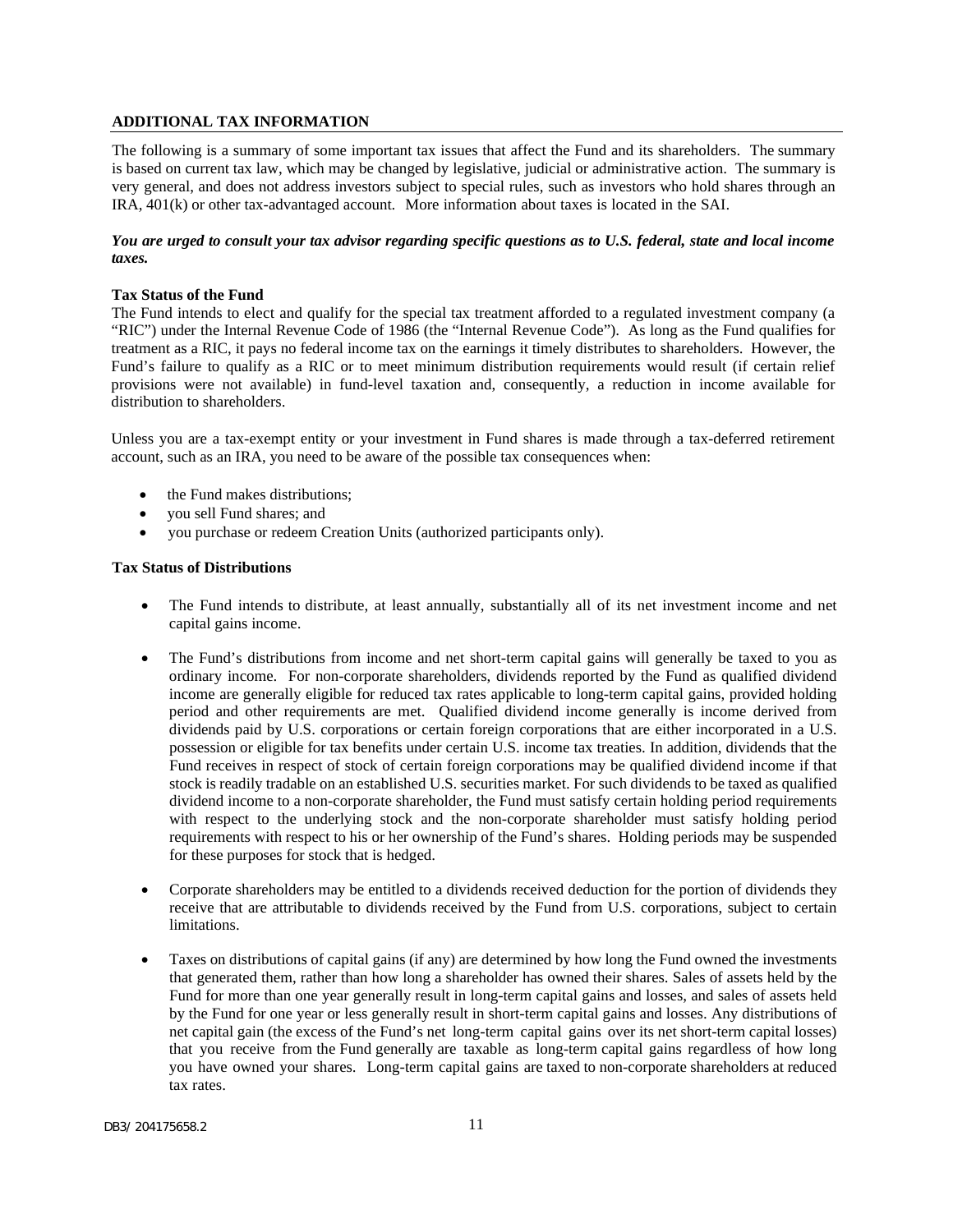- Dividends and distributions are generally taxable to you whether you receive them in cash or reinvest them in additional shares.
- In general, your distributions are subject to federal income tax for the year in which they are paid. However, distributions paid in January but declared by the Fund in October, November or December of the previous year may be taxable to you in the previous year.
- Shortly after the close of each calendar year, the Fund (or your broker) will inform you of the amount of your ordinary income dividends, qualified dividend income, foreign tax credits and net capital gain distributions received from the Fund.
- You may wish to avoid investing in the Fund shortly before a dividend or other distribution, because such a distribution will generally be taxable even though it may economically represent a return of a portion of your investment.

### **Taxes on Exchange-Listed Share Sales**

Any capital gain or loss realized upon a sale of shares is generally treated as long-term capital gain or loss if the shares have been held for more than one year and as short-term capital gain or loss if the shares have been held for one year or less, except that any capital loss on the sale of shares held for six months or less is treated as long-term capital loss to the extent of amounts treated as distributions of long-term capital gains to the shareholder with respect to such shares. Any loss realized on a sale will be disallowed to the extent shares of the Fund are acquired, including through reinvestment of dividends, within a 61-day period beginning 30 days before and ending 30 days after the disposition of Fund shares. The ability to deduct capital losses may be limited.

## **Foreign Taxes**

Dividends, interest, and other income received by the Fund with respect to foreign securities may give rise to withholding and other taxes imposed by foreign countries on dividends, interest, and other income they may earn from investing in foreign securities. Tax conventions between certain countries and the United States may reduce or eliminate such taxes. The Fund may need to file special claims for refunds to secure the benefits of a reduced rate. **Net Investment Income Tax**

U.S. individuals with income exceeding certain thresholds are subject to a 3.8% tax on all or a portion of their "net investment income," including interest, dividends, and certain capital gains (generally including capital gain distributions and capital gains realized on the sale or exchange of shares). This 3.8% tax also applies to all or a portion of the undistributed net investment income of certain shareholders that are estates and trusts.

#### **Non-U.S. Investors**

If you are not a citizen or permanent resident of the United States, the Fund's ordinary income dividends will generally be subject to a 30% U.S. withholding tax, unless a lower treaty rate applies or unless such income is effectively connected with a U.S. trade or business. The 30% withholding tax generally will not apply to distributions of net capital gain. The Fund may, under certain circumstances, report all or a portion of a dividend as an "interest-related dividend" or a "short-term capital gain dividend," which would generally be exempt from this 30% U.S. withholding tax, provided certain other requirements are met. Short-term capital gain dividends received by a nonresident alien individual who is present in the U.S. for a period or periods aggregating 183 days or more during the taxable year are not exempt from this 30% withholding tax. Different tax consequences may result if you are a foreign shareholder engaged in a trade or business within the United States or if you are a foreign shareholder entitled to claim the benefits of a tax treaty.

#### **Backup Withholding**

The Fund (or financial intermediaries, such as brokers, through which shareholders own Fund shares) will be required in certain cases to withhold (as "backup withholding") on amounts payable to any shareholder who (1) has provided the Fund either an incorrect tax identification number or no number at all, (2) is subject to backup withholding by the Internal Revenue Service for failure to properly report payments of interest or dividends, (3) has failed to certify to the Fund that such shareholder is not subject to backup withholding, or (4) has not certified that such shareholder is a U.S. person (including a U.S. resident alien). The backup withholding rate is 24%. Backup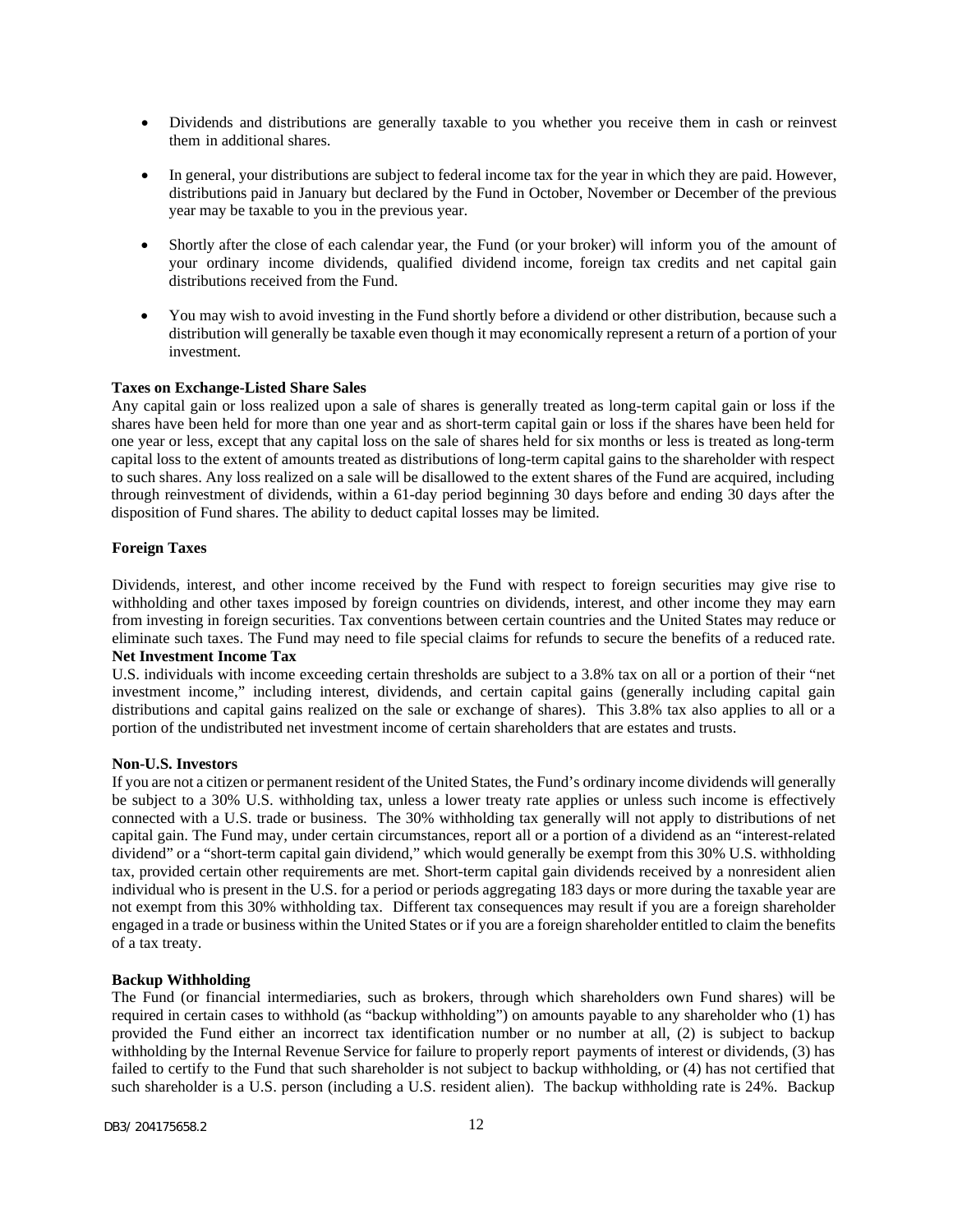withholding will not, however, be applied to payments that have been subject to the 30% withholding tax applicable to shareholders who are neither citizens nor residents of the United States.

#### **Taxes on Creation and Redemption of Creation Units**

An authorized participant who purchases a Creation Unit by exchanging securities in-kind generally will recognize a gain or loss equal to the difference between (a) the sum of the market value of the Creation Units at the time and any net cash received, and (b) the sum of the purchaser's aggregate basis in the securities surrendered and any net cash paid for the Creation Units. An authorized participant who redeems Creation Units will generally recognize a gain or loss equal to the difference between (x) the sum of the redeemer's basis in the Creation Units and any net cash paid, and (y) the sum of the aggregate market value of the securities received and any net cash received. The Internal Revenue Service, however, may assert that a loss that is realized upon an exchange of securities for Creation Units may not be currently deducted under the rules governing "wash sales" by an authorized participant that does not mark-to-market its holdings or on the basis that there has been no significant change in economic position. Authorized participants should consult their own tax advisor with respect to whether wash sales rules apply and when a loss might be deductible.

The Fund has the right to reject an order for Creation Units if the purchaser (or a group of purchasers) would, upon obtaining the shares so ordered, own 80% or more of the outstanding shares of the Fund and if, pursuant to section 351 of the Internal Revenue Code, the Fund would have a basis in the deposit securities different from the market value of such securities on the date of deposit. The Fund also has the right to require information necessary to determine beneficial share ownership for purposes of the 80% determination. If the Fund does issue Creation Units to a purchaser (or a group of purchasers) that would, upon obtaining the Creation Units so ordered, own 80% or more of the outstanding shares of the Fund, the purchaser (or a group of purchasers) will not recognize gain or loss upon the exchange of securities for Creation Units.

The Fund may include cash when paying the redemption price for Creation Units in addition to, or in place of, the delivery of a basket of securities. The Fund may be required to sell portfolio securities in order to obtain the cash needed to distribute redemption proceeds. This may cause the Fund to recognize investment income and/or capital gains or losses that it might not have recognized if it had completely satisfied the redemption in-kind. As a result, the Fund may be less tax efficient if it includes such a cash payment than if the in-kind redemption process was used.

Authorized participants exchanging securities or non-U.S. currency for Creation Units should consult their own tax advisors with respect to the tax treatment of any creation or redemption transaction. If you purchase or redeem Creation Units, you will be sent a confirmation statement showing how many Fund shares you purchased or redeemed and at what price.

The foregoing discussion summarizes some of the consequences under current federal tax law of an investment in the Fund. It is not a substitute for personal tax advice. Consult your personal tax advisor about the potential tax consequences to you of an investment in the Fund under all tax laws applicable to you.

#### **More information about taxes is in the SAI.**

## <span id="page-14-0"></span>**FINANCIAL HIGHLIGHTS**

The Fund's financial information is not yet available because the Fund has not commenced operations.